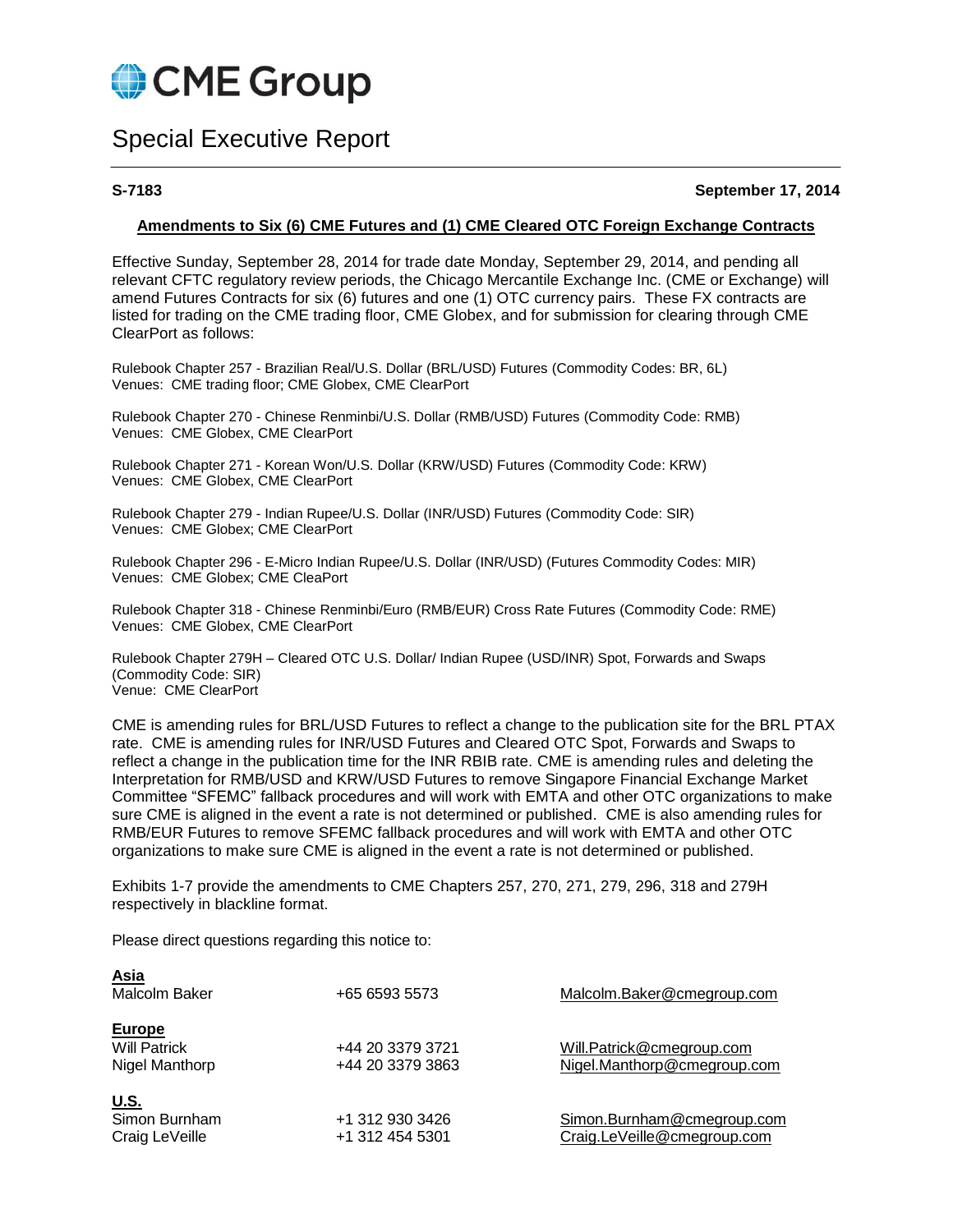# **EXHIBIT 1**

# **Additions are underlined, deletions are struck through**

**Chapter 257 Brazilian Real/U.S. Dollar (BRL/USD) Futures**

# **257.02. CASH SETTLEMENT**

# **25702.B. Cash Settlement**

All Brazilian real/U.S. dollar futures contracts remaining open after the close of trading on the termination of trading day shall be liquidated by cash settlement at a price equal to the Final Settlement Price. The CME Brazilian real/U.S. dollar currency futures contract Final Settlement Price shall be equal to the reciprocal of the Commercial exchange rate for Brazilian reais per U.S. dollar for cash delivery, according to the provisions of Resolution no. 1690/'90 of the National Monetary Council, defined as the average offered rate calculated by the Central Bank of Brazil on the last Business Day of the month for the Central Bank of Brazil immediately preceding the contract month, according to its criteria, broadcast by SISBACEN, transaction PTAX800, option 5-L (closing quotation), to 5 decimal places ("Central Bank of Brazil BRL PTAX" rate). This rate is reported by the Banco Central do Brasil on its website at [www.bcb.gov.br](http://www.bcb.gov.br/) as the Ptax Closing Quotation for Currency Code 220 (USD) by approximately 1:15 p.m., São Paulo time and verified on the last Business Day of the month for the Central Bank of Brazil. This rate is the same Brazilian real per U.S. dollar spot exchange rate calculated by the Central Bank of Brazil and used by the Bolsa de Mercadorias & Futuros (BM&F) to cash settle its U.S. dollar futures contract. All open positions shall be cash settled to the reciprocal of this rate on the Business Day following the last Business Day of the month for the Central Bank of Brazil.

# **EXHIBIT 2**

# **Additions are underlined, deletions are struck through**

**Chapter 270 Chinese Renminbi/U.S. Dollar (RMB/USD) Futures**

# **270.02. CASH SETTLEMENT**

 $\overline{a}$ 

# **27002.B. Cash Settlement**

The Final Settlement Price shall be the reciprocal of the "Chinese renminbi per U.S. dollar" fixing (or "midpoint") rate published by the People's Bank of China (PBC) and representing spot trading of Chinese renminbi per U.S. dollar on the futures contract termination of trading day. Normally, this fixing rate is published at 9:15 a.m. Beijing time (7:15 p.m. Central Time in the winter or 8:15 p.m. Central Time in the summer)<sup>1</sup> on each Beijing business day for foreign exchange trading. The fixing rate may be found on the Reuters SAEC page opposite symbol "USDCNY=". The Final Settlement Price reciprocal calculation shall be rounded to six (6) decimal places. Open positions on the business day following the termination of trading day will be marked to market to the Final Settlement Price. For example, a SAEC published rate of 8.0245 Chinese renminbi per U.S. dollar implies a Final Settlement Price of \$0.124618 per Chinese renminbi (reciprocal rounded to 6 decimal places).

In the event that the "Chinese renminbi per U.S. dollar" fixing (or "midpoint") rate as calculated by the PBC is not published on the CME Chinese renminbi futures contract Termination of Trading day, and therefore, CME cannot determine the CME Chinese renminbi Final Settlement Price, then final settlement of the CME Chinese renminbi/U.S. dollar futures contract may be deferred or postponed for up to 14

Beijing is 14 hours ahead of Chicago in the winter and 13 hours ahead of Chicago in the summer. Beijing does not observe daylight saving time.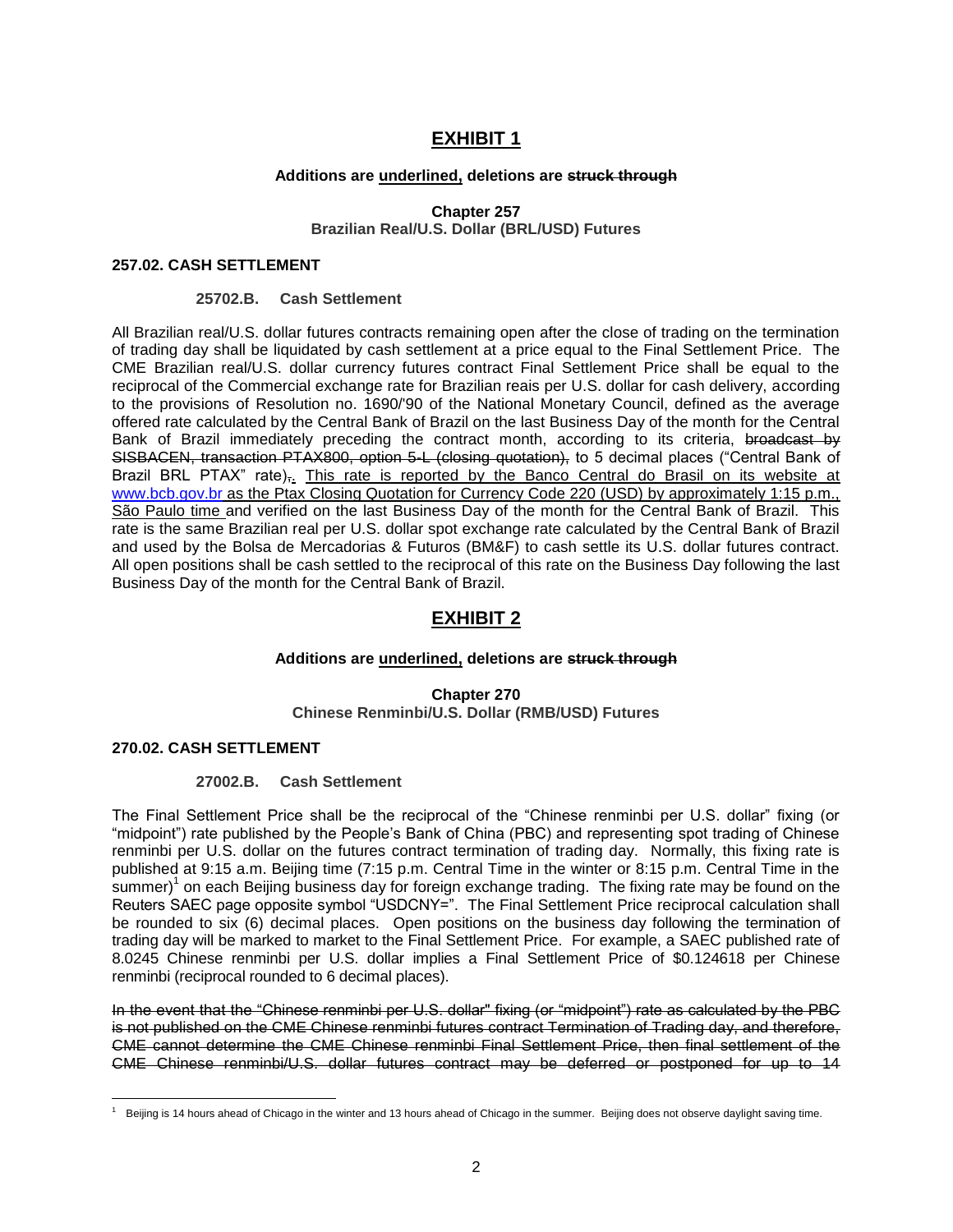consecutive calendar days. This procedure is intended to correspond to the deferral or postponement procedure followed by the interbank non-deliverable forward ("NDF") market to cash-settled NDF transactions, pursuant to recognized market practices as published by EMTA, Inc., the Foreign Exchange Committee and the Singapore Foreign Exchange Market Committee ("SFEMC"). Upon the publication of the "Chinese renminbi per U.S. dollar" fixing (or "midpoint") rate as calculated by the PBC prior to the lapse of such 14-day period, CME shall determine the Final Settlement Price using the reciprocal of such PBC rate and the CME Chinese renminbi/U.S. dollar futures contract shall be cash settled on such day. If however, 14 consecutive calendar days pass without publication of the PBC rate, CME shall otherwise determine the Final Settlement Price.

After the lapse of 14 consecutive calendar days without publication of the PBC "Chinese renminbi per U.S. dollar" fixing (or "midpoint") rate, the Final Settlement Price may be calculated and published by CME on the next Business Day using the SFEMC CNY Indicative Survey Rate ("CNY Indicative Survey Rate"), if available. The CNY Indicative Survey Rate is proposed to be published by SFEMC (or its designee) and posted on the public portion of SFEMC and EMTA's website following the continuous unavailability of the PBC rate for 14 calendar days in order to provide the NDF market with a back-up rate source for valuation of certain outstanding non-deliverable foreign exchange transactions if the PBC rate cannot be published for an extended period of time. The procedures for the SFEMC CNY Indicative Survey are defined in the Interpretation to this chapter.

However, if SFEMC fails to publish the CNY Indicative Survey Rate on the first Business Day following the lapse of the valuation postponement or deferral period described above, and the PBC rate is also unavailable, then SFEMC shall repeat efforts to obtain the CNY Indicative Survey Rate each day for an additional two business days. If on either of these two Business Days the PBC "Chinese renminbi per U.S. dollar" fixing (or "midpoint") rate is published, then final settlement of the CME Chinese renminbi/U.S. dollar futures contracts shall be the reciprocal of the first of these rates published. However, if the PBC rate is unavailable and the SFEMC publishes the CNY Indicative Survey Rate on either of these two Business Days, then the final settlement of the CME Chinese renminbi/U.S. dollar futures contracts shall be the reciprocal of the first of these rates published. If the SFEMC does not publish the CNY Indicative Survey Rate on either of these two Business Days, then Rule 27003 shall apply to determine the Final Settlement Price. However, in the event that the Exchange determines that the Clearing House is not able to determine a Final Settlement Price pursuant to the preceding section, then Rule 812 shall apply to determine the Final Settlement Price.

# **27003. [RESERVED]**

(End Chapter 270)

# **INTERPRETATIONS & SPECIAL NOTICES RELATING TO CHAPTER 270**

Effective, May 17, 2006, EMTA, Inc., the Foreign Exchange Committee ("FXC") and the Singapore Foreign Exchange Market Committee ("SFEMC") adopted amendments to the December 1, 2004 non-deliverable forward ("NDF") template procedures for six Asian currencies, which included a "SFEMC CNY Indicative Survey" ("CNY Indicative Survey") to be conducted in certain circumstances when the "Chinese renminbi per U.S. dollar" fixing (or "midpoint" or "CNY SAEC (CNY01)") rate as calculated by the People's Bank of China ("PBC") is unavailable for settlement of expiring non-deliverable forward ("NDF") Chinese renminbi versus U.S. dollar transactions. The CNY Indicative Survey results in the calculation of the "SFEMC CNY Indicative Survey Rate" ("CNY Indicative Survey Rate"), which can be used by the NDF market to settle non-deliverable Chinese renminbi/U.S. dollar transactions in defined circumstances. In order to reduce basis risk for market participants trading both NDF Chinese renminbi transactions and CME Chinese renminbi/U.S. dollar futures and options on futures contracts, CME has also adopted procedures to settle terminated CME Chinese renminbi/U.S. dollar futures contracts to the reciprocal of the CNY Indicative Survey Rate when the PBC rate has been unavailable for 14 consecutive calendar days. The following sets forth the EMTA, the Foreign Exchange Committee and SFEMC methodology for the CNY Indicative Survey.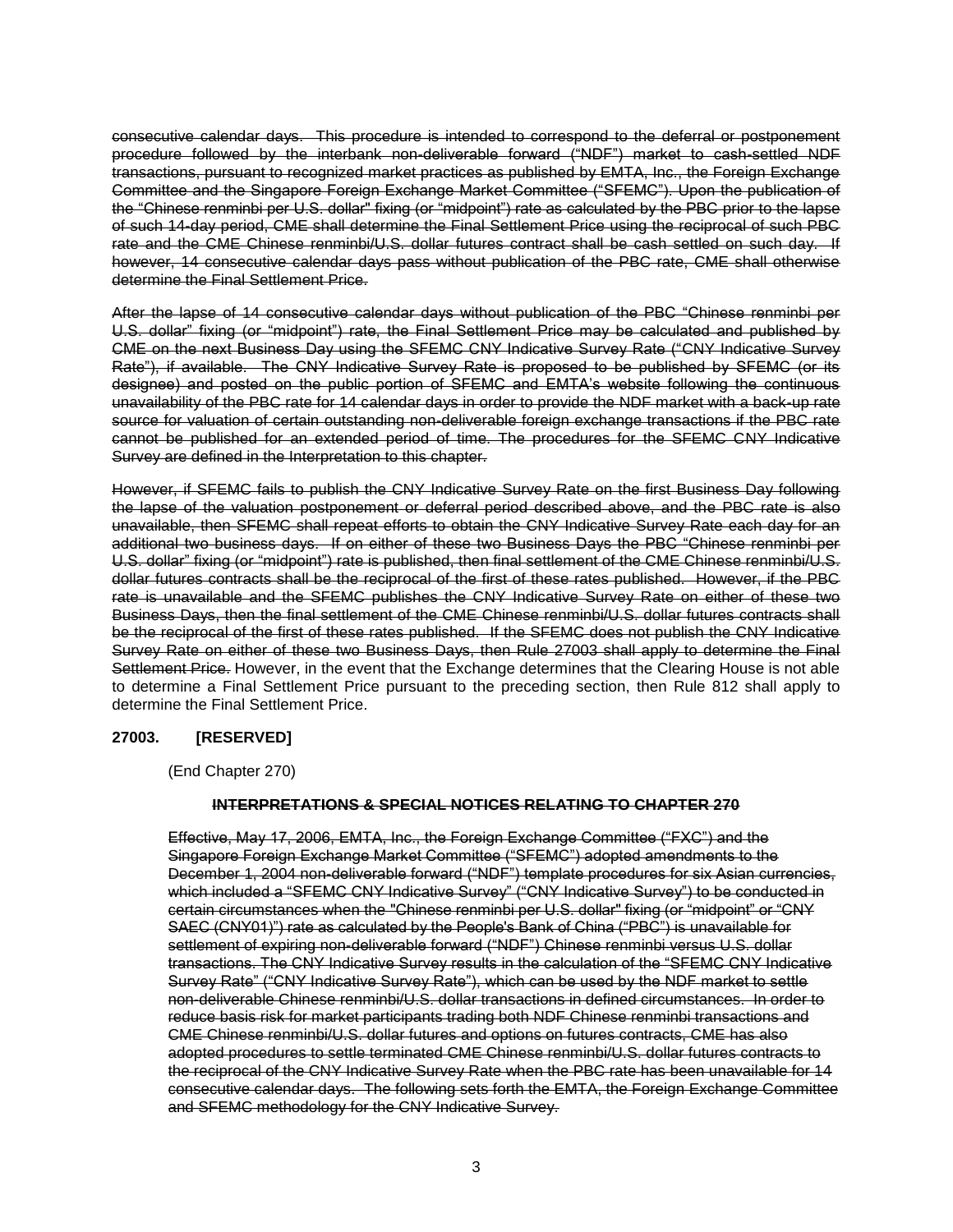#### **The SFEMC CNY Indicative Survey**

For purposes of determining the SFEMC CNY Indicative Survey Rate ("CNY Indicative Survey Rate") for any Valuation Date, SFEMC (or a service provider SFEMC may select in its sole discretion) shall conduct a survey of financial institutions ("CNY Indicative Survey") for such date.

- **Commencing the CNY Indicative Survey:** SFEMC (itself or through a service provider SFEMC will select in its sole discretion) will conduct a survey of financial institutions for the purpose of determining the SFEMC CNY Indicative Survey Rate, beginning at 11:00 a.m. (Singapore time) or as soon thereafter as practicable on a Business Day in Beijing (or a calendar day that would have been a Business Day but for an Unscheduled Holiday), following any 14 calendar day period during which valuation is deferred or postponed (or both).
- **Polled Banks:** For purposes of determining the CNY Indicative Survey Rate for a Valuation Date, SFEMC (itself or through a service provider) will survey financial institutions that are active participants in the CNY/U.S. dollar market (each, a "Participating Bank") and included in a current list of Participating Banks published on the SFEMC's website [\(www.sfemc.org\)](http://www.sfemc.org/) (the "Publication Site"). Only one office of each financial institution will be included as a Participating Bank in each CNY Indicative Survey.
- **Survey Question:** Each Participating Bank will be asked to provide its reasonable judgment of what is (or, in the case of an Unscheduled Holiday, would be) the current prevailing free market CNY spot rate (bid-offer pair) for a standard size CNY/U.S. dollar wholesale financial transaction for same-day settlement in the Beijing marketplace on the Valuation Date. In arriving at this indicative quotation, each Participating Bank will be directed to take such factors into consideration as it deems appropriate, which factors may (but need not) include any or all of the following: the spot rate(s) implied in the offshore non-deliverable foreign exchange market for CNY/U.S. dollar transactions; the spot rate implied by any other financial market transactions (to the extent that such other financial markets are open for business); the spot rate used in connection with any commercial transactions for goods or services from offshore suppliers or providers; any existing rate for trade finance transactions; and any other existing unofficial rate for CNY/U.S. dollar transactions (commercial or otherwise).

#### **Use of Survey Results**

- SFEMC (itself or through a service provider) will determine the mid-point of each bid-offer pair. The arithmetic mean of the mid-points will be used to determine the CNY Indicative Survey Rate, rounded to the fourth decimal point as describe below.
- If the CNY Indicative Survey results in 21 or more responses, then the 4 highest and 4 lowest mid-points will be eliminated, and the arithmetic mean of the remaining mid-points will be computed and will constitute the CNY Indicative Survey Rate for such Valuation Date. For purposes of eliminating the 4 highest and 4 lowest mid-points, if more than 4 mid-points have the same highest value or lowest value, then only 4 such mid-points shall be eliminated
- If the CNY Indicative Survey results in less than 21 but 11 or more responses, then the 2 highest and 2 lowest mid-points will be eliminated, and the arithmetic mean of the remaining mid-points shall be computed and will constitute the CNY Indicative Survey Rate for such Valuation Date. For purposes of eliminating the 2 highest and 2 lowest mid-points, if more than 2 mid-points have the same highest value or lowest value, then only 2 such mid-points shall be eliminated.
- If the CNY Indicative Survey results in less than 11 but 8 or more responses, then the highest and the lowest mid-points will be eliminated and the arithmetic mean of the remaining mid-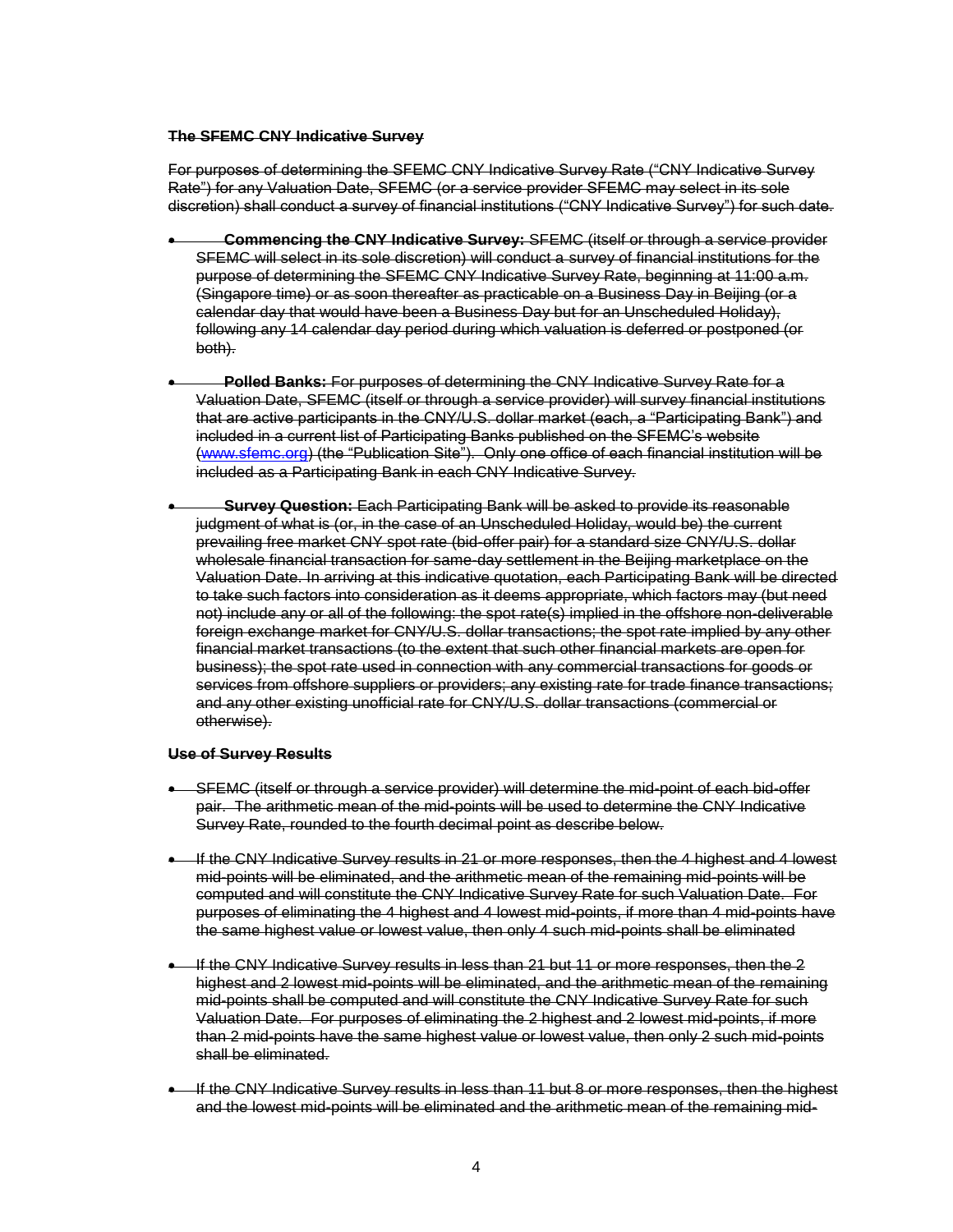points will be computed and will constitute the CNY Indicative Survey Rate for such Valuation Date. For purposes of eliminating the highest and lowest mid-points, if more than 1 mid-point has the same highest value or lowest value, then only 1 such mid-point shall be eliminated.

- **If the CNY Indicative Survey results in less than 8 but 5 or more responses, then no mid**points will be eliminated and the arithmetic mean of all mid-points will be computed and will constitute the CNY Indicative Survey Rate for such Valuation Date.
- Quotes will be provided to the fourth decimal point (*e.g.*, 1.0000).

#### **Insufficient Responses**

 If the CNY Indicative Survey results in less than 5 responses from Participating Banks ("Insufficient Responses"), no CNY Indicative Survey Rate will be available for the relevant Valuation Date. The next CNY Indicative Survey will take place on the next succeeding Business Day in Beijing (or calendar day that would have been a Business Day but for an Unscheduled Holiday), subject to section below titled "Discontinuing the CNY Indicative Survey."

#### **CNY Indicative Survey Rate Publication**

- The CNY Indicative Survey Rate will be published on Publication Site at 3:30 p.m. (Singapore time), or as soon thereafter as practicable.
- As soon as it is determined that the CNY Indicative Survey will result in Insufficient Responses, a notice that no CNY Indicative Survey Rate is available for the Valuation Date will be published on the Publication Site.
- The response of each Participating Bank to the Indicative Survey (bid-off pair) will be available on the Publication Site at 9:00 a.m. (Singapore time) on the first Business Day in Beijing (or calendar day that would have been a Business Day but for an Unscheduled Holiday) following the Business Day on which the relevant CNY Indicative Survey Rate is published, or as soon thereafter as practicable.

#### **Discontinuing the CNY Indicative Survey**

- The CNY Indicative Survey will be discontinued (i) on the calendar day first following the Business Day in Beijing on which the CNY SAEC (CNY 01) is available for the determination of a Settlement Rate, or (ii) on the calendar day first following polling for the CNY Indicative Survey that results in Insufficient Responses for three consecutive polling days. Notwithstanding the foregoing, nothing herein will be construed to prevent SFEMC from continuing or re-initiating the CNY Indicative Survey at an appropriate time.
- A notice that the CNY Indicative Survey has been discontinued will be published on the Publication Site.

# **Amendments to the Methodology**

 SFEMC may, in its discretion, from time to time, make such administrative, procedural or other modifications to this Methodology as are appropriate to ensure the continued operation and integrity of the CNY Indicative Survey**.**

# **Disclaimer**

 CME, SFEMC and any service provider SFEMC may select disclaim liability for the use of the SFEMC Indicative Survey Rates and for any action taken in reliance thereon, and CME,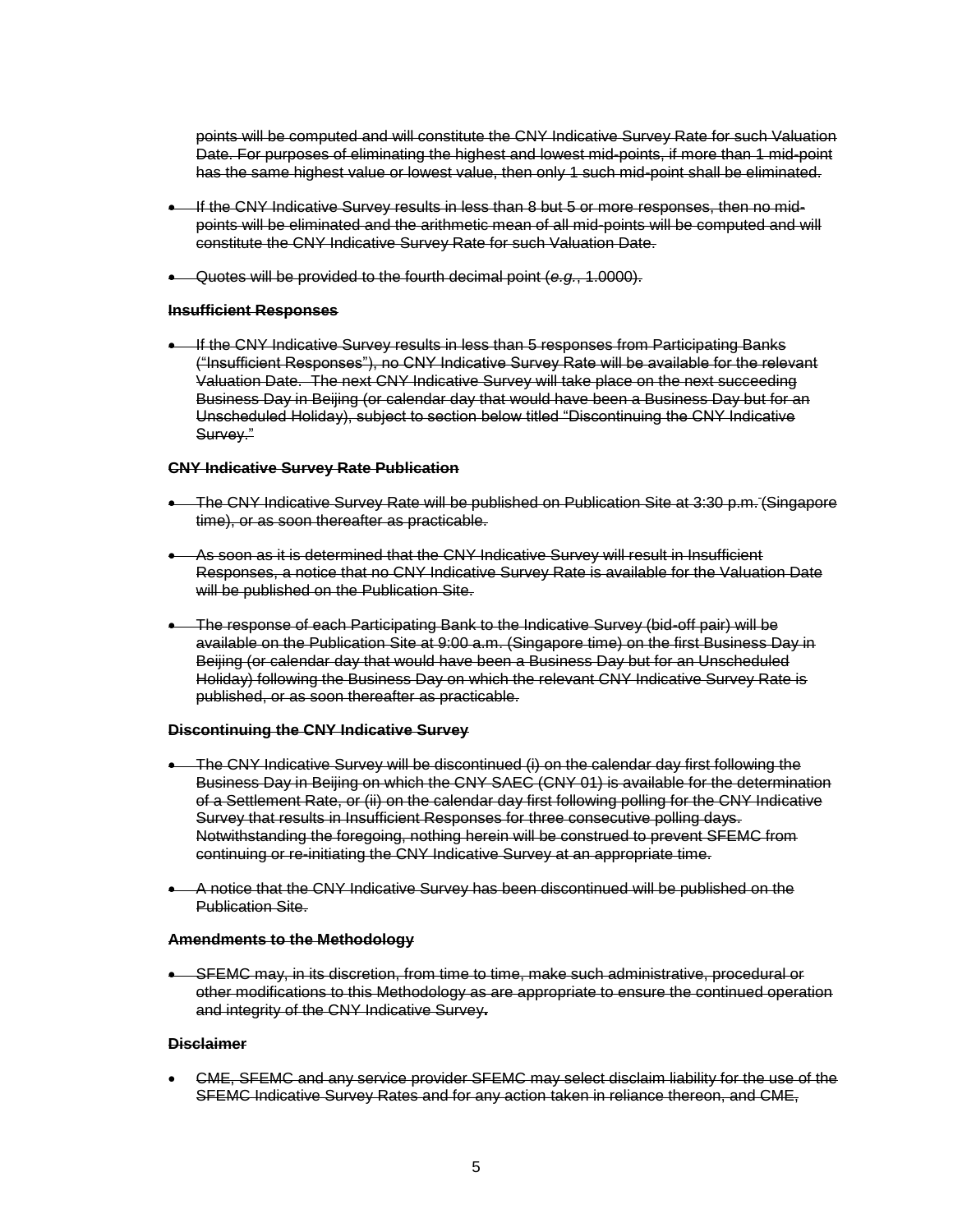SFEMC and any service provider SFEMC may select make no representation and warranty, express or implied, either as to the results (including, without limitation, the accuracy, timeliness or adequacy) obtained from the use of any of the SFEMC Indicative Survey Rates or the methodology for determining any of the SFEMC Indicative Survey Rates and its merchantability or suitability for any particular use.

# **EXHIBIT 3**

#### **Additions are underlined, deletions are struck through**

**Chapter 271 Korean Won/U.S. Dollar (KRW/USD) Futures**

#### **271.02. CASH SETTLEMENT**

#### **27102.B. Cash Settlement**

All Korean won/U.S. dollar futures contracts remaining open after the close of trading on the termination of trading day shall be liquidated by cash settlement at a price equal to the Final Settlement Price. Final Settlement Price is equal to the reciprocal of the spot exchange rate of Republic of Korea won per U.S. dollar as reported on the termination of trading day by Korea Financial Telecommunication and Clearing Corporation (KFTC) and determined by the Seoul Money Brokerage Service Limited (SMBS), which appears on (1) the Reuters KFTC18 Page to the right of the caption "USD Today" and also on (2) the Telerate Page 45644 to the right of the caption "Today." The reciprocal will be rounded to seven decimal places. The reported KFTC18 rate and Telerate Page 45644 rate represent spot market activity for value on the second succeeding Korean Business Day. The Republic of Korea Ministry of Finance and Economy (MOFE) has designated SMBS as the institution responsible for the calculation and announcement of the basic exchange rate of Korea won against major currencies. This spot exchange rate is published at about 3:30 p.m. Seoul Time on the rate calculation date, but no later than 9:00 a.m. Seoul Time (6:00 p.m. Central time in the winter and 7:00 p.m. Central time in the summer) on the next Korean Business Day. This rate is used widely by the interbank foreign exchange market to cash settle non-deliverable forward contracts for Korean won versus U.S. dollars. All open positions at the termination of trading will be cash settled to the reciprocal of this rate when it is available.

In the event that the spot exchange rate of Korean won per U.S. dollar is not reported by Korea Financial Telecommunication and Clearing Corporation (KFTC) and/or determined by the Seoul Money Brokerage Service Limited (SMBS) on the CME Korean won/U.S. dollar futures contract Termination of Trading day, and therefore, CME cannot determine the CME Korean won/U.S. dollar Final Settlement Price, then final settlement of the CME Korean won/U.S. dollar futures contract may be deferred or postponed for up to 14 consecutive calendar days. This procedure is intended to correspond to the deferral or postponement procedure followed by the inter-bank nondeliverable forward ("NDF") market to cash-settle NDF transactions, pursuant to recognized market practices as published by EMTA, Inc., the Foreign Exchange Committee and the Singapore Foreign Exchange Market Committee ("SFEMC"). Upon the reporting of the spot exchange rate of Korean won per U.S. dollar by KFTC and calculated by SMBS prior to the lapse of such 14-day period, CME shall determine the Final Settlement Price using the reciprocal of such KFTC rate rounded to seven decimal places, and the CME Korean won/U.S. dollar futures contract shall be cash settled on such day. If however, 14 consecutive calendar days pass without publication of the KFTC rate, CME shall otherwise determine the Final Settlement Price.

After the lapse of 14 consecutive calendar days without publication of the KFTC rate, the Final Settlement Price may be calculated and published by CME on the next Business Day using the SFEMC KRW Indicative Survey Rate ("KRW Indicative Survey Rate"), if available. The KRW Indicative Survey Rate is proposed to be published by SFEMC (or its designee) and posted on the public portion of SFEMC and EMTA's website following the continuous unavailability of the KFTC rate for 14 calendar days in order to provide the NDF market with a back-up rate source for valuation of certain outstanding non-deliverable foreign exchange transactions if the KFTC rate cannot be published for an extended period of time. The procedures for the SFEMC KRW Indicative Survey are defined in the Interpretation to this chapter.

However, if SFEMC fails to publish the KRW Indicative Survey Rate on the first Business Day following the lapse of the valuation postponement or deferral period described above, and the KFTC rate is also unavailable, then SFEMC shall repeat efforts to obtain the KRW Indicative Survey Rate each day for an additional two Business Days. If on either of these two Business Days the KFTC rate is published, then final settlement of the CME Korean won/U.S. dollar futures contracts shall be to the reciprocal of the first of these rates published, rounded to seven decimal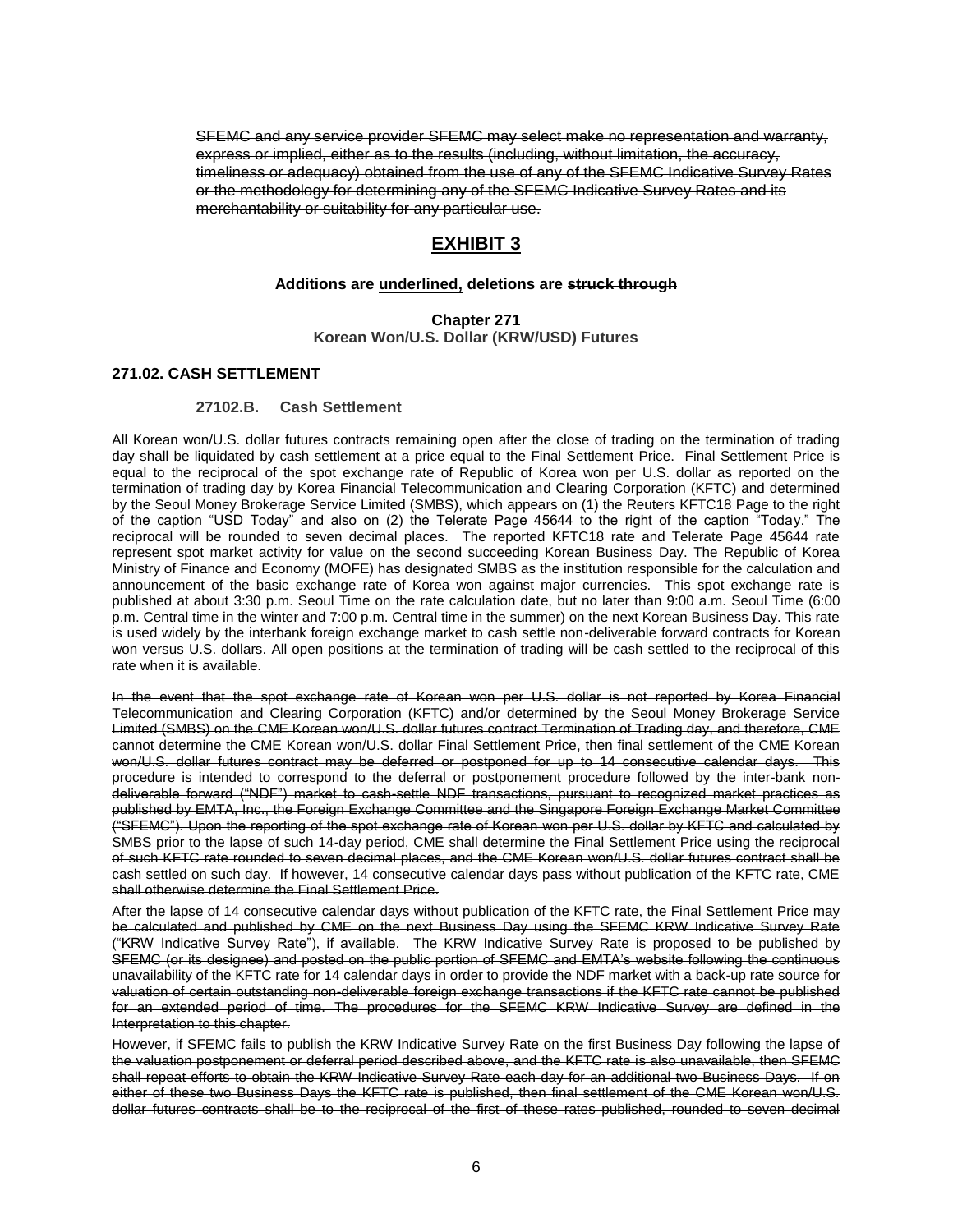places. However, if the KFTC rate is unavailable and the SFEMC publishes the KRW Indicative Survey Rate on either of these two Business Days, then the final settlement of the CME Korean won/U.S. dollar futures contracts shall be to the reciprocal of the first of these rates published, rounded to seven decimal places. If the SFEMC does not publish the KRW Indicative Survey Rate on either of these two Business Days, then Rule 812 shall apply to determine the Final Settlement Price.

However, in the event that the Exchange determines that the Clearing House is not able to determine a Final Settlement Price pursuant to any of the preceding sections and the Interpretation to this chapter, then Rule 812 shall apply to determine the Final Settlement Price.

# **27103. [RESERVED]**

(End Chapter 271)

# **INTERPRETATIONS & SPECIAL NOTICES RELATING TO CHAPTER 271**

Effective, May 17, 2006, EMTA, Inc., the Foreign Exchange Committee ("FXC") and the Singapore Foreign Exchange Market Committee ("SFEMC") adopted amendments to the December 1, 2004 nondeliverable forward ("NDF") template procedures for six Asian currencies, which included a "SFEMC KRW Indicative Survey" ("KRW Indicative Survey") to be conducted in certain circumstances when the official closing "exchange rate of Korean won per U.S. dollar" as reported by the Korea Financial Telecommunication and Clearing Corporation (KFTC) and determined by the Seoul Money Brokerage Service Limited (SMBS) is unavailable for settlement of expiring non-deliverable forward ("NDF") Korean won versus U.S. dollar transactions. The KRW Indicative Survey results in the calculation of the "SFEMC KRW Indicative Survey Rate" ("KRW Indicative Survey Rate"), which can be used by the NDF market to settle non-deliverable Korean won/U.S. dollar transactions in defined circumstances. In order to reduce basis risk for market participants trading both NDF Korean won transactions and CME Korean won/U.S. dollar futures and options on futures contracts, CME has also adopted procedures to settle terminated CME Korean won/U.S. dollar futures contracts to the reciprocal of the KRW Indicative Survey Rate when the KRW KFTC18 rate has been unavailable for 14 consecutive calendar days. The following sets forth the EMTA, FXC and SFEMC methodology for the KRW Indicative Survey.

# **The SFEMC KRW Indicative Survey**

For purposes of determining the SFEMC KRW Indicative Survey Rate ("KRW Indicative Survey Rate") for any Valuation Date, SFEMC (or a service provider SFEMC may select in its sole discretion) shall conduct a survey of financial institutions ("KRW Indicative Survey") for such date.

- **Commencing the KRW Indicative Survey:** SFEMC (itself or through a service provider SFEMC will select in its sole discretion) will conduct a survey of financial institutions for the purpose of determining the SFEMC KRW Indicative Survey Rate, beginning at 11:00 a.m. (Singapore time) or as soon thereafter as practicable on a Business Day in Seoul (or a calendar day that would have been a Business Day but for an Unscheduled Holiday), following any 14 calendar day period during which valuation is deferred or postponed (or both).
- **Polled Banks:** For purposes of determining the KRW Indicative Survey Rate for a Valuation Date, SFEMC (itself or through a service provider) will survey financial institutions that are active participants in the KRW/U.S. dollar market (each, a "Participating Bank") and included in a current list of Participating Banks published on the SFEMC's website ([Hwww.sfemc.orgH](http://www.sfemc.org/)) (the "Publication Site"). Only one office of each financial institution will be included as a Participating Bank in each KRW Indicative Survey.
- **Survey Question:** Each Participating Bank will be asked to provide its reasonable judgment of what is (or, in the case of an Unscheduled Holiday, would be) the current prevailing free market KRW spot rate (bid-offer pair) for a standard size KRW/U.S. dollar wholesale financial transaction for sameday settlement in the Seoul marketplace on the Valuation Date. In arriving at this indicative quotation, each Participating Bank will be directed to take such factors into consideration as it deems appropriate, which factors may (but need not) include any or all of the following: the spot rate(s) implied in the offshore non-deliverable foreign exchange market for KRW/U.S. dollar transactions; the spot rate implied by any other financial market transactions (to the extent that such other financial markets are open for business); the spot rate used in connection with any commercial transactions for goods or services from offshore suppliers or providers; any existing rate for trade finance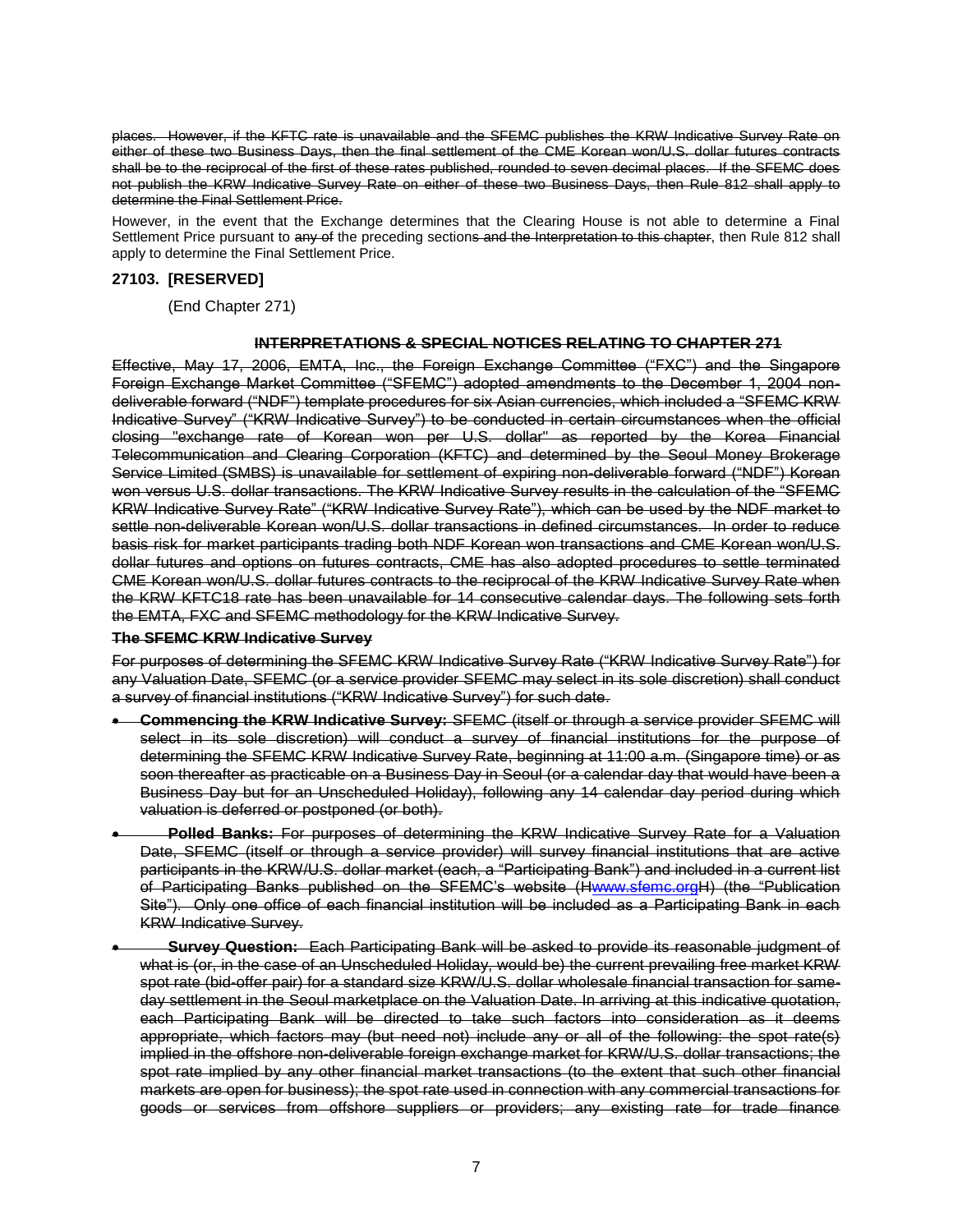transactions; and any other existing unofficial rate for KRW/U.S. dollar transactions (commercial or otherwise).

#### **Use of Survey Results**

- SFEMC (itself or through a service provider) will determine the mid-point of each bid-offer pair. The arithmetic mean of the mid-points will be used to determine the KRW Indicative Survey Rate, rounded to the fourth decimal point as describe below.
- If the KRW Indicative Survey results in 21 or more responses, then the 4 highest and 4 lowest mid-points will be eliminated, and the arithmetic mean of the remaining mid-points will be computed and will constitute the KRW Indicative Survey Rate for such Valuation Date. For purposes of eliminating the 4 highest and 4 lowest mid-points, if more than 4 mid-points have the same highest value or lowest value, then only 4 such mid-points shall be eliminated
- If the KRW Indicative Survey results in less than 21 but 11 or more responses, then the 2 highest and 2 lowest mid-points will be eliminated, and the arithmetic mean of the remaining mid-points shall be computed and will constitute the KRW Indicative Survey Rate for such Valuation Date. For purposes of eliminating the 2 highest and 2 lowest mid-points, if more than 2 mid-points have the same highest value or lowest value, then only 2 such mid-points shall be eliminated.
- If the KRW Indicative Survey results in less than 11 but 8 or more responses, then the highest and the lowest mid-points will be eliminated and the arithmetic mean of the remaining mid-points will be computed and will constitute the KRW Indicative Survey Rate for such Valuation Date. For purposes of eliminating the highest and lowest mid-points, if more than 1 mid-point has the same highest value or lowest value, then only 1 such mid-point shall be eliminated.
- If the KRW Indicative Survey results in less than 8 but 5 or more responses, then no mid-points will be eliminated and the arithmetic mean of all mid-points will be computed and will constitute the KRW Indicative Survey Rate for such Valuation Date.
- Quotes will be provided to the fourth decimal point (*e.g.*, 1.0000).

#### **Insufficient Responses**

• If the KRW Indicative Survey results in less than 5 responses from Participating Banks ("Insufficient Responses"), no KRW Indicative Survey Rate will be available for the relevant Valuation Date. The next KRW Indicative Survey will take place on the next succeeding Business Day in Seoul (or calendar day that would have been a Business Day but for an Unscheduled Holiday), subject to section below titled "Discontinuing the KRW Indicative Survey."

#### **KRW Indicative Survey Rate Publication**

- The KRW Indicative Survey Rate will be published on Publication Site at 3:30 p.m. (Singapore time), or as soon thereafter as practicable.
- As soon as it is determined that the KRW Indicative Survey will result in Insufficient Responses, a notice that no KRW Indicative Survey Rate is available for the Valuation Date will be published on the Publication Site.
- The response of each Participating Bank to the Indicative Survey (bid-off pair) will be available on the Publication Site at 9:00 a.m. (Singapore time) on the first Business Day in Seoul (or calendar day that would have been a Business Day but for an Unscheduled Holiday) following the Business Day on which the relevant KRW Indicative Survey Rate is published, or as soon thereafter as practicable.

# **Discontinuing the KRW Indicative Survey**

- The KRW Indicative Survey will be discontinued (i) on the calendar day first following the Business Day in Seoul on which the KRW KFTC18 (KRW 02) is available for the determination of a Settlement Rate, or (ii) on the calendar day first following polling for the KRW Indicative Survey that results in Insufficient Responses for three consecutive polling days. Notwithstanding the foregoing, nothing herein will be construed to prevent SFEMC from continuing or re-initiating the KRW Indicative Survey at an appropriate time.
- A notice that the KRW Indicative Survey has been discontinued will be published on the Publication Site.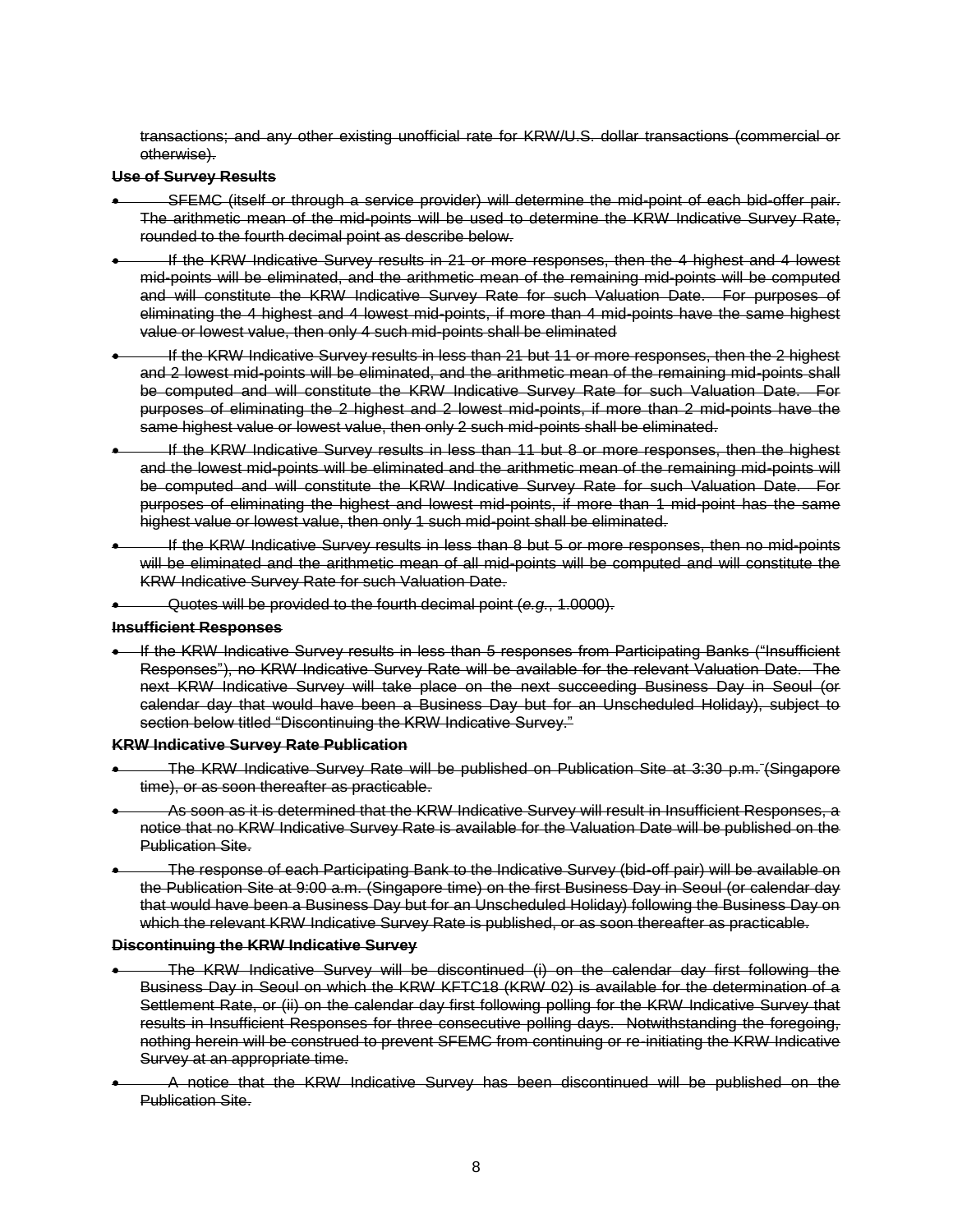#### **Amendments to the Methodology**

 SFEMC may, in its discretion, from time to time, make such administrative, procedural or other modifications to this Methodology as are appropriate to ensure the continued operation and integrity of the KRW Indicative Survey**.**

#### **Disclaimer**

CME, SFEMC and any service provider SFEMC may select disclaim liability for the use of the SFEMC Indicative Survey Rates and for any action taken in reliance thereon, and CME, SFEMC and any service provider SFEMC may select make no representation and warranty, express or implied, either as to the results (including, without limitation, the accuracy, timeliness or adequacy) obtained from the use of any of the SFEMC Indicative Survey Rates or the methodology for determining any of the SFEMC Indicative Survey Rates and its merchantability or suitability for any particular use.

# **EXHIBIT 4**

# **Additions are underlined, deletions are struck through**

# **Chapter 279 Indian Rupee/U.S. Dollar (INR/USD) Futures**

# **279.02. CASH SETTLEMENT**

# **27902.B. Cash Settlement**

The Final Settlement Price shall be equal to the reciprocal of "INR RBIB (INR01)," which is the "Indian rupee per U.S. dollar" spot exchange rate published by the Reserve Bank of India (RBI) at approximately 12:30 p.m. Mumbai time (about 12:00 a.m. Central Time in the winter and 23:00 a.m. Central Time in the summer). This rate is widely used by the interbank foreign exchange market to cash settle nondeliverable forward contracts for Indian rupee versus U.S. dollars. Reuters quotes this RBI USD/INR spot rate on its page RBIB. The Final Settlement Price shall be rounded to two (2) decimal places. Open positions on the business day following the termination of trading day will be marked to the Final Settlement Price. For example, the Final Settlement Price based upon the reciprocal of a RBI INR/USD rate of 54.8473 Indian rupees per one U.S. dollar is 182.32 U.S. cents per 100 Indian rupees.

However, in the event that the Exchange President determines that the Clearing House is not able to determine a Final Settlement Price pursuant to the preceding section, then Rule 812 shall apply to determine the Final Settlement Price.

# **EXHIBIT 5**

# **Additions are underlined, deletions are struck through**

### **Chapter 296 E-Micro Indian Rupee/U.S. Dollar (INR/USD) Futures**

#### **296.02. CASH SETTLEMENT**

#### **29602.B. Cash Settlement**

The Final Settlement Price shall be equal to the reciprocal of "INR RBIB (INR01)," which is the "Indian rupee per U.S. dollar" spot exchange rate published by the Reserve Bank of India (RBI) at approximately 12:30 p.m. Mumbai time (about 12:00 a.m. Central Time in the winter and 23:00 a.m. Central Time in the summer). This rate is widely used by the interbank foreign exchange market to cash settle nondeliverable forward contracts for Indian rupee versus U.S. dollars. Reuters quotes this RBI USD/INR spot rate on its page RBIB. The Final Settlement Price shall be rounded to two (2) decimal places. Open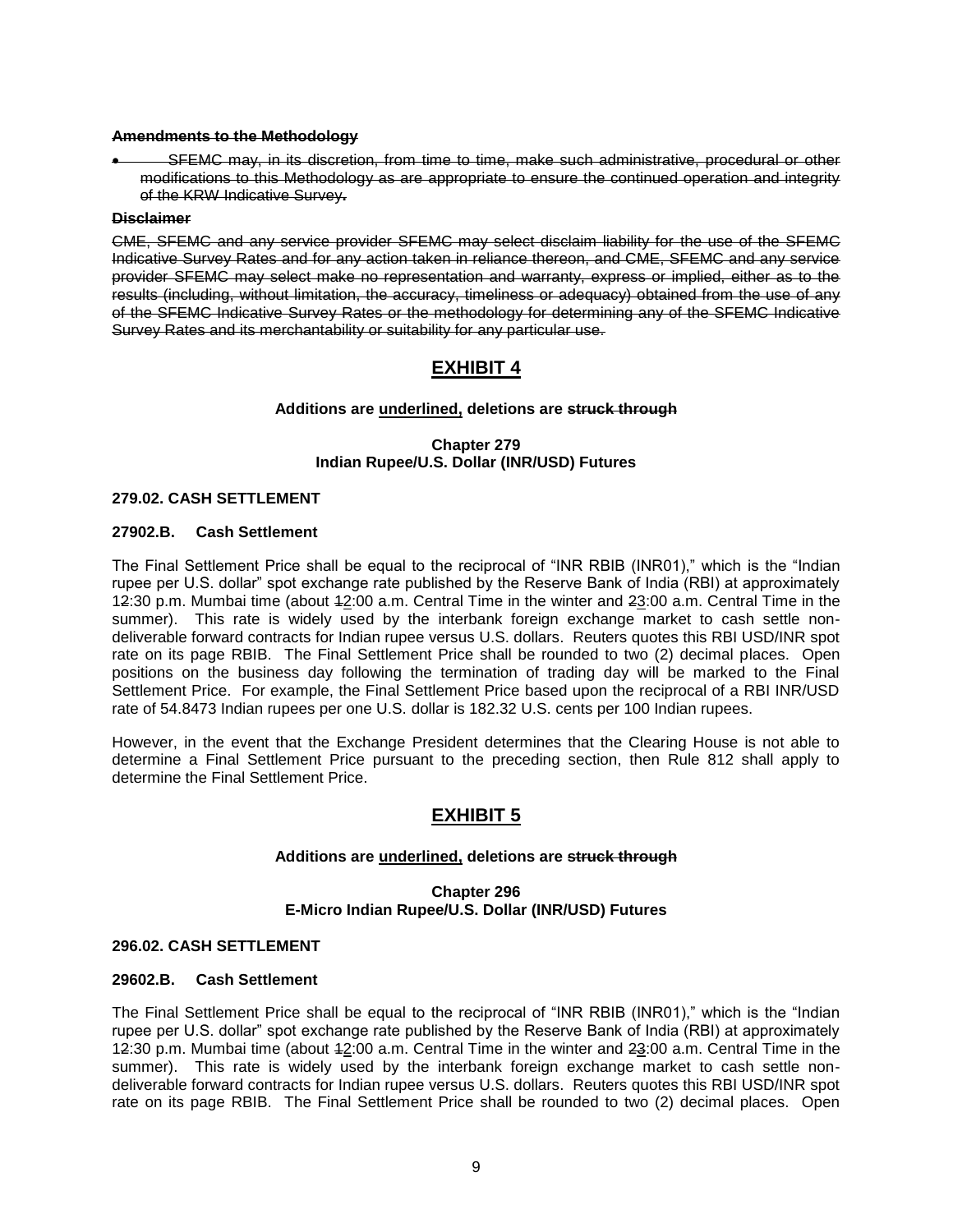positions on the business day following the termination of trading day will be marked to the Final Settlement Price. For example, the Final Settlement Price based upon the reciprocal of a RBI INR/USD rate of 54.8473 Indian rupees per one U.S. dollar is 182.32 U.S. cents per 100 Indian rupees.

However, in the event that the Exchange President determines that the Clearing House is not able to determine a Final Settlement Price pursuant to the preceding section, then Rule 812 shall apply to determine the Final Settlement Price.

# **EXHIBIT 6**

# **Additions are underlined, deletions are struck through**

#### **Chapter 318 Chinese Renminbi/Euro (RMB/EUR) Cross Rate Futures**

#### **318.02. CASH SETTLEMENT**

#### **31802.B. Cash Settlement**

The Final Settlement Price shall be the reciprocal of the "Chinese renminbi per Euro" fixing (or "midpoint") rate published by the People's Bank of China (PBC) and representing spot trading of Chinese renminbi per Euro on the futures contract termination of trading day. Normally, this fixing rate is published at 9:15 a.m. Beijing time (7:15 p.m. CST or 8:15 p.m. CDT on the prior calendar day) on each Beijing Business Day for foreign exchange trading. The fixing rate may be found on the Reuters SAEC page opposite symbol "EURCNY=". The Final Settlement Price reciprocal calculation shall be rounded to six (6) decimal places. Open positions on the Business Day following the termination of trading day will be marked to market to the Final Settlement Price. For example, a SAEC published rate of 9.65410 Chinese renminbi per Euro implies a Final Settlement Price of 0.103583 Euro per Chinese renminbi (reciprocal rounded to 6 decimal places).

In the event that the "Chinese renminbi per Euro" fixing (or "midpoint") rate as calculated by the PBC is not published on the CME Chinese renminbi/Euro futures contract Termination of Trading day, but the PBC "Chinese renminbi per U.S. dollar" fixing (or "midpoint") rate is published, then determination of the Final Settlement Price will be based upon the reciprocal of the product of the bid/ask midpoint of the spot Euro rate as appears on Reuters page EUR= at 9:00 a.m. Beijing time and the PBC USDCNY rate rounded to six (6) decimal places. If the PBC EURCNY and USDCNY rates are unavailable on the termination of trading day, determination of the Final Settlement Price may be postponed or deferred each such day for up to 14 consecutive calendar days. If on the first of any of the intervening 14 calendar days, the PBC EURCNY rate becomes available, then the futures contract Final Settlement Price shall be the reciprocal of the PBC EURCNY rate, rounded to six decimal places. If on the first of any of the intervening 14 calendar days, when the PBC EURCNY rate is unavailable, but the PBC USDCNY rate becomes available, then the futures contract Final Settlement Price shall be the reciprocal of the product of the PBC USDCNY rate and the bid/ask midpoint of the spot Euro rate as appears on Reuters page EUR= at 9:00 a.m. Beijing time, rounded to six decimal places. However, if on the 15th such consecutive calendar day where neither the PBC EURCNY rate nor the PBC USDCNY rate is available, then the Final Settlement Price may be set equal to the reciprocal of the product of the SFEMC CNY Indicative Survey Rate, published by the Singapore Foreign Exchange Market Committee (SFEMC) or its designee, and calculated according to the SFEMC RMB Indicative Survey Rate Methodology published on the SFEMC website (www.sfemc@org) and EMTA, Inc. website [\(www.emta@org\)](http://www.emta@org/) and the bid/ask midpoint of the spot Euro rate as appears on Reuters page EUR= at 11:00 a.m. Singapore (and Beijing) time, rounded to six (6) decimal places. Details of the survey methodology appear in the CME Rulebook and on the CME Web site [\(www.cme.com\)](http://www.cme.com/).

However, if SFEMC fails to publish the CNY Indicative Survey Rate on the first Business Day following the lapse of the valuation postponement or deferral period described above (i.e., the 15th consecutive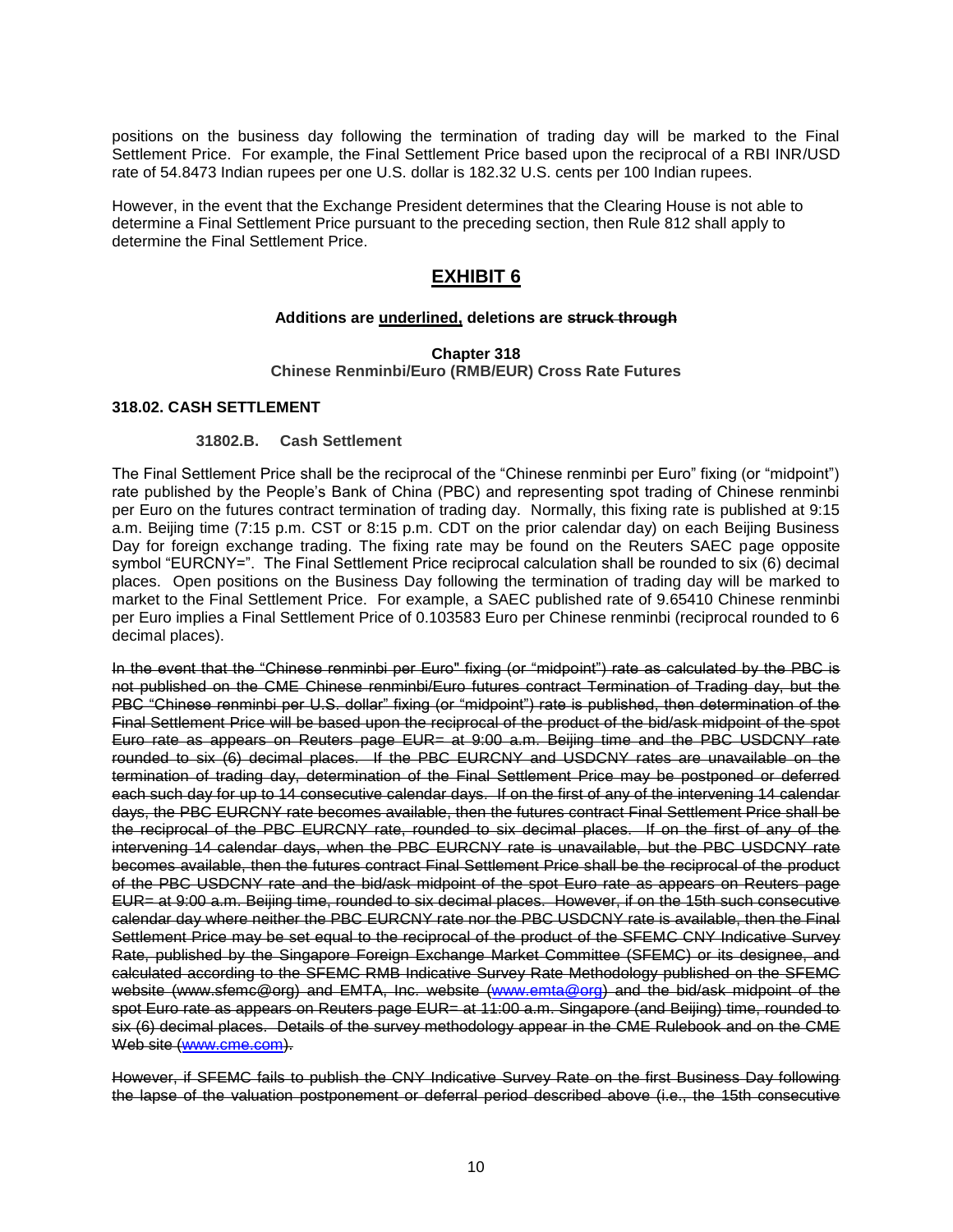calendar day), and the PBC EURCNY rate and PBC USDCNY rate are also unavailable, then SFEMC shall repeat efforts to obtain the CNY Indicative Survey Rate each day for an additional two Business Days (i.e., the 16th and 17th consecutive calendar days). If on either of these two Business Days the SFEMC CNY Indicative Survey Rate is published and the PBC EURCNY rate and PBC USDCNY rate are unavailable, then the Final Settlement Price of the CME Chinese renminbi/Euro futures contracts shall be the reciprocal of the product of the first of these SFEMC CNY Indicative Survey Rates and that rate's contemporaneous bid/ask midpoint of the spot Euro rate as appears on Reuters page EUR= at 11:00 a.m. Singapore (and Beijing) time, rounded to six (6) decimal places.

However, if on either of the next two Business Days (i.e., the 16th and 17th consecutive calendar days), the PBC EURCNY rate becomes available, then the futures contract Final Settlement Price shall be the reciprocal of the first such PBC EURCNY rate, rounded to six decimal places. If on either the next two Business Days, when the PBC EURCNY rate is unavailable, but the PBC USDCNY rate becomes available, then the futures contract Final Settlement Price shall be the reciprocal of the product of the first such PBC USDCNY rate and that rate's contemporaneous bid/ask midpoint of the spot Euro rate as appears on Reuters page EUR= at 9:00 a.m. Beijing time, rounded to six decimal places.

If the SFEMC fails to publish the CNY Indicative Survey Rate on both of these two Business Days and the PBC EURCNY rate and PBC USDCNY rate are unavailable, then Rule 812 shall apply to determine the Final Settlement Price.

However, in the event that the Exchange determines that the Clearing House is not able to determine a Final Settlement Price pursuant to the preceding section, then Rule 812 shall apply to determine the Final Settlement Price.

# **EXHIBIT 7**

# **Additions are underlined, deletions are struck through**

# **Chapter 279H Cleared OTC U.S. Dollar/ Indian Rupee (USD/INR) Spot, Forwards and Swaps**

# **279H.02. CASH SETTLEMENT**

# **279H02.B. Cash Settlement**

Each Cleared OTC Contract, for the valid value date for cash settlement in two Business Days, shall be liquidated by cash settlement at a price equal to the daily Final Settlement Price (FSP) for that day. The daily Final Settlement Price shall be equal to the "INR RBIB (INR01)," which is the "Indian rupee per U.S. dollar" spot exchange rate published by the Reserve Bank of India (RBI) at approximately 12:30 p.m. Mumbai time (about 12:00 a.m. Central Time in the winter and 23:00 a.m. Central Time in the summer) . This rate is used widely by the interbank foreign exchange market to cash settle non-deliverable forward contracts for Indian rupee versus U.S. dollars. Reuters quotes this RBI USD/INR spot rate on its page RBIB. All open positions for that valid value date for cash settlement will be cash settled in U.S. dollars based upon the difference between the Final Settlement Price for the valid value date for cash settlement and the original trade price as submitted for clearing times the notional value of the transaction in USDs divided by Final Settlement Price. In the event, this U.S. dollar amount is positive, then the Clearing House shall debit the seller's clearing member account and credit the buyer's clearing member account for this amount in U.S. dollars. In the event, this U.S. dollar amount is negative, then the Clearing House shall debit the buyer's clearing member account and credit the seller's clearing member account for this amount in U.S. dollars.

For example, if the "INR RBIB (INR01)," for the valid value date for cash settlement in two Business Days, is as follows: MMMMM, DD - YYYY is 47.2143 INR per USD," and the original trade price submitted for clearing by clearing firms of the buyer and seller was 47.7152 INR per USD for a notional amount of